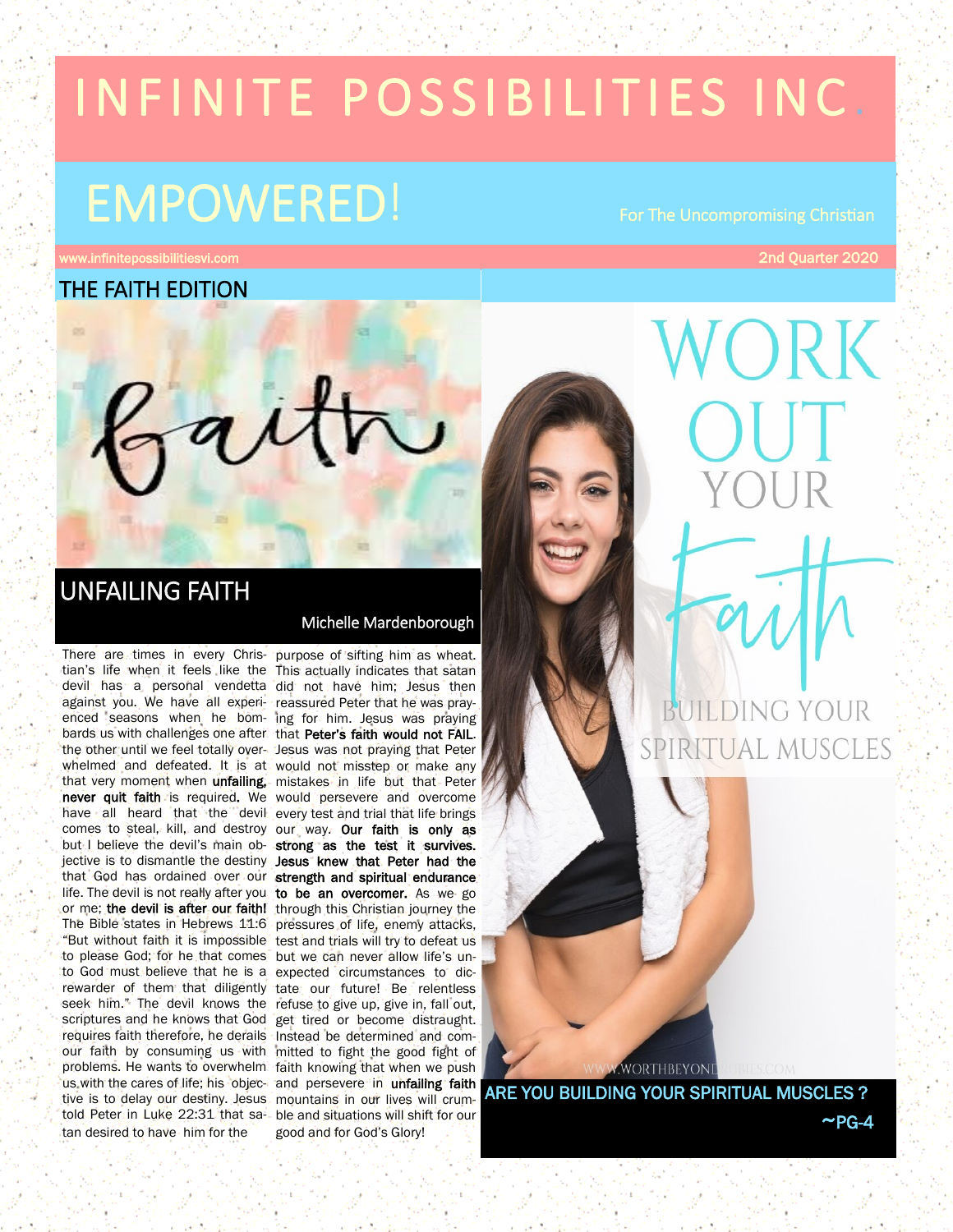## **EMP OW ER ED !**

# **WORKING YOUR FAITH EXECUTE IN FINISHER SIDES AND THE SECOND STATE IN THE SECOND STATE IN THE SECOND STATE IN T**

In this world of uncertainty and unrest, faith is a vital component to get through every day. Faith is requires as we navigate through the ups and downs of life. The blessings and goodness that God extends to us is received through faith. Many things needed for our personal, family, and corporate life requires faith. We need faith for small as well as, large feats. Some believe that faith should be reserved only for astronomical endeavors however, God has given humanity a measure of faith to be utilized in all areas of life (Romans 12:3), therefore we are able to access all blessings that have been provided for us. This faith is operational and is infused with the ability to grow and increase (Romans 10:17). I would like to share my personal story about working my faith. A few years ago, I needed to replace a major appliance in my home. Unfortunately, I did not budget for this type of household emergency and I did not have the available finances. So, I did what I normally do, I worked my faith and prayed. My prayer went something like this, "Father God, I am in need a new refrigerator and I need You to provide the finances; You promised that You will supply all of my needs according to Your riches in glory. I know that You watch over Your word to perform it. Thank you for doing this in the name of Jesus, Amen." After praying I continued my day as normal. However, whenever the thought came to my mind, I'd work my faith by thanking the Lord in advance while reminding Him of my need. I was



anticipating a big miracle and God's response was, "Check in your purse" He said this to me a few times before I responded because to my knowledge I did not have this amount of cash in my purse. In retrospect, I do have a habit of putting various amounts of cash in my handbag. Nevertheless, when I counted the cash in the different sections of my handbags. I had more than enough. I was elated and immediately purchase the refrigerator. This was another answered prayer met through.

# TRUSTING GOD & WORKING MY FAITH

Brothers and sisters be encouraged and know that God will answers your prayers. Faith is a foundational principle that requires action and it pleases God. Remember faith without works is dead" therefore, when you petition God in prayer get ready to do something in the natural that demonstrates your belief and trust in God! That's all you need to do to work your faith. So get ready to see God move on your behalf! Celebrate the goodness, provision and blessing of having the courage to believe God as you continue working the principle of faith!

# 4 KEYS TO GROWING YOUR  $\ldots$  Faith Michelle Marticle Mardenborough

*Hebrews* 11:1 defines faith simply as; "Now faith is the substance of things hoped for, the evidence of things not seen" The Bible also reassures us in Romans 12:3 that God has given each of us a MEASURE of faith. Now you may be wondering how can I increase the measure of faith that God has given me? Well you are in great company; the disciples ask Jesus the exact question in Luke 17:5 "And the apostles said unto the Lord, "Increase our faith." Jesus responded by saying "if you had faith the size of a mustard seed you could say to the sycamine tree be plucked up by the root and be planted in the sea and it should obey you." Clearly this is the kind of faith that we want and need! So how can we grow and increase our current measure of faith. First things first! Our objective is to have faith in God knowing that He loves us, He is for us and He is always with us. God has already given us the victory over every trial, and tribulation. Our greatest issue is actually believing that. He already has. Therefore, the keys to increasing our faith is aligned with KNOWING AND TRUST-ING GOD. So KEY#1 is to READ, STUDY and MEDITATE on God's Word. The Bible is intended to produce faith in you and reading or hearing God's Word is just like planting a garden. When you grow a garden you must plant the exact



THINKABOUTSUCHTHINGS.COM

seed of the plant that you are growing. God's Word is the seed that grows faith. So again, the best way to know GOD and His promises, is to read, hear, study, and meditate on His Word. "So then faith comes by hearing, and hearing by the word of God" (Romans 10:17, NKJV). KEY#2 YOU must believe and Act on the Word. It is one thing to hear the Word but it's another to believe and act on it. Romans 10:9-10 says, "That if thou shalt confess with thy mouth the Lord Jesus, and shalt believe in thine heart that God hath raised him from the dead, thou shalt be saved" You must believe with all your heart that the Word of God is true and you must act and implement it in your life. If God's Word says it, It's time to believe it. and Act on it! Key#3 Test the Word There is a difference in "testing" God by contesting" Him and proving God's Word is true. Malachi 3:9-11 (NIV) shows how we can prove God faithful to His Word. This test pertains to tithing The scripture states "Test me in this says the Lord Almighty, and see if I will not throw open the floodgates of heaven and pour out so much blessing that there will not be room enough to store it." As you "test" or act on what God says and experience God's blessing, your faith grows. Key#4 Faithful Friends Its imperative that you surround yourself with people of faith who encourage, pray, and believe God with you as well as, for you. Use these 4 Keys and Your Faith will Grow!

# **P a g e. 2**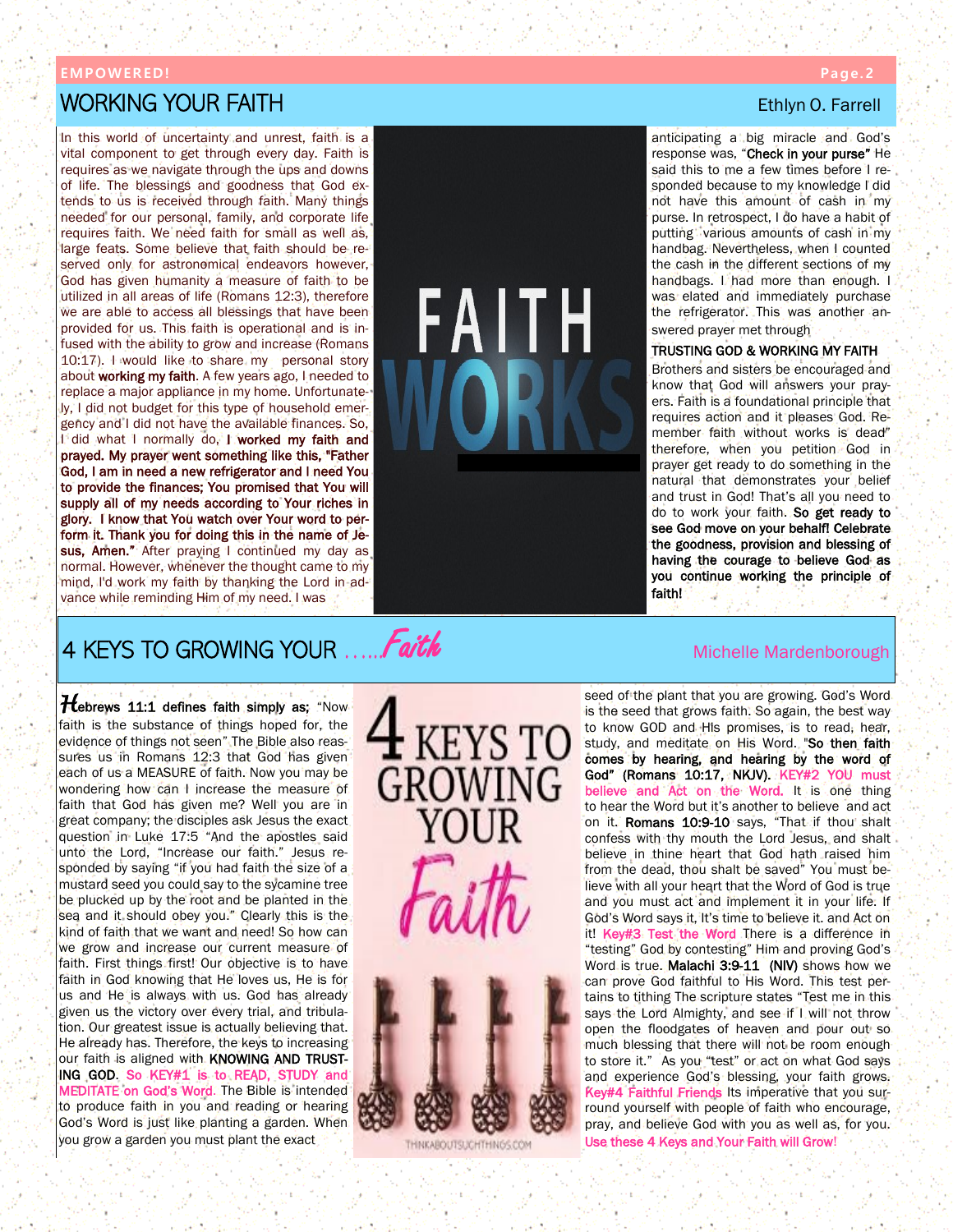**EMPOWERED! EXECUTE:** The internal of the number of the number of the state of the number of the number of the number of the number of the number of the number of the number of the number of the number of the number of t

We are navigating uncharted waters in these turbulent and uncertain times. At Mardenborough & Associates, LLC it is our aim to keep you informed on matters that are pertinent to you and your business or ministry. It is our hope to help alleviate the growing anxieties and offer hope and solutions to your opportunities and dilemmas. So here are a few things you need to know. As you are aware, across the United States and the world, social distance measures, have been implemented to help reduce the spread of the COVID-19 pandemic, along with the closure of non essential business and executive orders to shelter in. However, as a business, the team of Mardenborough & Associates, LLC will continue to support all your financial and business needs. Our team of professionals are equipped to telework. Additionally, we are equipped to host virtual meetings, if telephone calls and email is not enough. Therefore, please feel free to contact our offices at (410)-939-7464 during the business hours of 9:00 a.m. -5:00 p.m. Eastern Time, Monday through Friday. The Treasury Department and Internal Revenue Service announced that the federal income tax filing due date is automatically extended from April 15, 2020 to July 15, 2020.Taxpayers can also defer federal income tax payments due on April 15, 2020, to July 15, 2020, without penalties and interest, regardless of the amount owed. The deferment applies to all taxpayers, including individuals, trusts and estates, corporations, and other noncorporate tax filers as well as, those who pay selfemployment tax. Although the tax-filing deadline is extended, we strongly encourage you to prepare your income tax records and submit them as soon as possible so that you can be prepared accordingly to address your income tax requirements in a timely manner. Economic Impact Payment. President Trump signed into law on Friday, March 27, 2020 the \$2.2 trillion stimulus bill, The CARES Bill (Coronavirus Aid, Relief, and Economic Security Act), which includes help for American families who are financially impacted due to the economic impact of the COVID-19. At the centerpiece of the stimulus package and legislation, the relief package will funnel \$290 billion in direct payments to individuals and families. Households are expected to receive a check within weeks or months The key factor in determining who will receive a check is based on your household's annual income, as the package is aimed at helping low-and moderate-income families. Hence, wealthier families might not receive a stimulus check.

## DISIMBURSEMENT PLAN SNAPSHOT

- Individual taxpayers will get \$1,200 each if their adjusted gross income (AGI) \$75,000.
- Individual taxpayers with AGIs above \$75,000 will receive smaller checks, with a \$5 reduction for every \$100 in income above \$75,000.
- Married couples will receive \$2,400 if they earn less than \$150,000 in AGI.
- Head of households will receive \$1,200 if they earn less than \$112,500 in AGI.



.It is important to note ~~~

Taxpayers with dependent children will receive a \$500 payment for a child, this is not determined by income. Therefore, taxpayers will get a \$500 payment for each of their children, regardless of how high their income is.

ment. The legislation takes a multipronged There are several other tax-related impli-However, there is an age limit and restriction that is only limited to children  $\Rightarrow$ who have not yet turned 17 years of age. If you have not filed your 2019 taxes yet the government will use your 2018 tax returns to determine your stimulus payapproach to confronting the mounting crisis. It contains several measures aimed directly to helping workers, including stimulus checks for millions of Americans as previously mentioned, and others to shore up the government safety net, with provisions such as more food stamp spending, and more robust unemployment insurance benefits. It also includes numerous provisions to help businesses weather the impending crunch, providing them with zerointerest loans, tax breaks, and other subsidies.

# \$2.2T COVID19 RELIEF BILL SNAP SHOT

- \$504B– Large business and local government loans
- 377B– Small business assistance
- 290B One-time checks
- 280B Business tax credits
- 260B Expanded unemployment **benefits**
- 180B Health spending
- 175B State & local government aid
	- 45B Disaster assistance
	- 42B Food stamps and safety net
- 35B Other spending
- 32B Education spending
- 10B Personal tax cuts

There are several provisions in the \$2.2 trillion coronavirus stimulus package that could help businesses struggling to stay afloat and keep workers amid closures and social distancing measures.

- Including but not limited to:
- Employee Retention Credit
- Small-Business Interruption Loans
- Paycheck Protection Program
- $\Rightarrow$  Church Paycheck Protection Program
- Payroll-tax Relief for businesses that Continue to Employ Workers

cations containing tax relief for both businesses and individuals and other stimulus measures in response to the coronavirus pandemic. Mardenborough & Associates LLC is ready to help you navigate through these significant changes and implications. Also, most importantly during this season of engaging your clients virtually we stand ready to assist you in creating a sustainable plan that focuses on the following areas:

- Crisis Management and Response
- Service Delivery and Recovery Plan
- Workforce Realignment
- $\Rightarrow$  Operations & Supply Chain and Plan
- $\Rightarrow$  Finance and Liquidity
- Tax and Trade Implications
- Strategy and Brand

 During uncertain times it is imperative that individuals and businesses remain innovative, nimble and prepared to successfully operate and remain steady during these unprecedented times. At Mardenborough & Associates LLC we believe it is in challenging times that the power of financial, tax and organizational planning is needed most. Our professionals remain ready to provide you with superior service. If you require individual tax assistance, corporate, or non profit assistance we are ready to support your needs and increase the health of you and your organization's overall financial position. Contact us today

> www.Mardenborough.com 410-939-7464